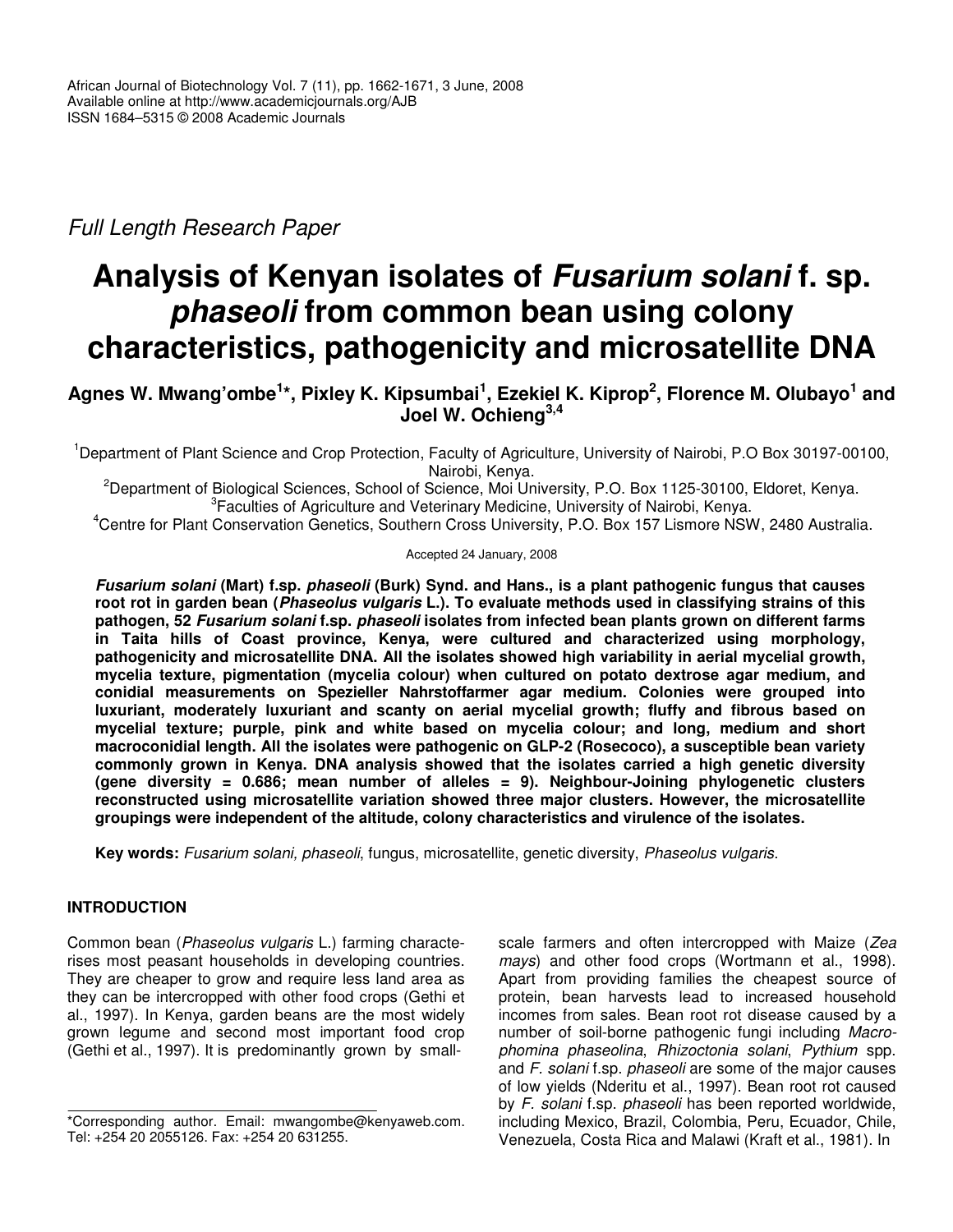Kenya, the disease has been reported in many beangrowing areas including western Kenya (Otsyula and Ajanga 1994; Muriungi 1997), Embu and Taita hills (Nderitu et al., 1997), where yield losses are estimated to between 10 and 100% (Nderitu et al., 1997).

The high variability in cultural characteristics exhibited by *F. solani* f. sp*. phaseoli* isolates (Nelson et al., 1983; Nirenberg 1989; Kwasna et al., 1991) poses a challenge to efforts aimed at breeding for resistance to bean root rot disease. Moreover, host specificity (Li et al., 2000) as well as a ribosomal DNA nucleotide sequence (O'Donnel and Gray 1995; Suga et al., 2000) has shown that *phaseoli* is a very diverse form, almost indiscernible from other related forms such as *glycines*. High variability has generally been observed in the genus *Fusarium* using dominant AFLP markers and cultural characteristics (Kiprop et al., 2002). However, dominant markers and morphology may be under selection and can provide biased inferences of genetic relationships. Analysis using a neutrally evolving and co-dominant marker such as microsatellites could shed insights into the variability within *F. solani* f.sp. *phaseoli*, to aid breeding programmes aimed at developing resistance to this fungus.

Microsatellites also referred to as simple sequence repeats (SSRs; Bruford and Wayne, 1993) have many advantages over DNA sequencing, including a greater representation of different genomic regions and faster evolution that may lead to more informative characters. SSRs are suitable for studies involving deep divergences as well as very closely related taxa (Avise, 1994). Specifically, the use of SSRs in fungal diversity studies is prosperous since these markers are fairly well characterised (Bergemann and Miller 2002; Fournier et al., 2002; Sirjusingh and Kohn 2002; Rehner and Buckley 2003; Welser et al., 2003; Kretzer et al., 2004) and their transferability across species (Sirjusingh and Kohn, 2002) and genera (Mwangombe et al., 2007) has been demonstrated. The present study tested the level of phenotypic and microsatellite DNA variation and relationships among *F. solani* f. sp*. phaseoli* isolates from Taita hills, a bean growing area of Kenya. We aimed to answer the following questions: (1) are isolates of *F. solani* f. sp*. phaseoli* in Taita Hills isolated by distance, i.e., does genetic similarity of isolates depend on distances separating bean farms (2) is there congruence between pathogenicity and cultural characteristics or SSR-based clustering of isolates.

#### **MATERIALS AND METHODS**

#### **Sampling and fungal isolation**

Samples analysed in this study were collected in Taita hills of Coast Province, Kenya, in the year 2002 during two common bean root rot surveys. The first survey was done in May 2002 during the long rains while the second was done in October 2002 during the short rains. The root or hypocotyl portions of bean plants showing symp-

toms of root rot were collected from 50 fields (sites). The same fields were visited during the two surveys. The plant samples were mainly from two major varieties Rosecoco (GLP-2) and Red haricots (GLP-585) widely grown in the area.

During laboratory fungal isolation, 52 single spore isolates of *F. solani* f.sp. *phaseoli* were obtained from the plant tissues, with an extra isolate each from sites T7 and T38 (Table 1). One centimetre portions of plant samples with root rot symptoms were cut and placed aseptically onto a plate containing agar and incubated at room temperature for 3 days. Hyphal tip transfer was done onto plates containing potato dextrose agar (PDA) and incubated at room temperature in a 12 h light/dark cycle until the formation of conidia. Conidial suspension from the cultures was prepared and streaked on plates with sterile water agar and single germinating conidia was transferred to fresh PDA after 18 - 24 h and incubated at room temperature, and these were maintained as single spore isolates. Identification of the pathogen was done using colony characteristics (Booth, 1978; Gerlach and Nirenberg, 1982), and pathogenicity tests using a susceptible Kenyan bean variety Rosecoco (GLP-2).

### **Colony characteristics**

A small portion of each isolate was transferred onto a PDA plate and incubated at room temperature for 8 days. The cultures from these plates were used to determine the nature of aerial mycelial growth, mycelial texture and pigments (colour) produced on the mycelia. The nature of aerial mycelia growth and mycelial texture were determined by visual observation while pigmentation on the mycelium was determined with the help of a mycological colour chart (Rayner, 1970).

To study the conidial morphology, *F. solani* f.sp. *phaseoli* isolates were sub-cultured onto Spezieller Nahrstoffarmer agar (SNA) medium. The plates were incubated at room temperature in a 12 h light/dark cycle for 10 days. A block of 1 cm<sup>2</sup> of agar from SNA was cut and mounted directly on a slide with a drop of water and a cover slip. Morphology of macroconidia and microconidia was described, and measurements made in micrometres (um). Fifty conidia per isolate were measured to determine the length, width and the number of septa, using a compound microscope with a micrometer. Determination of the width was by measuring the widest section of the conidia.

## **Pathogenicity tests**

Pathogenicity tests for all isolates of *F. solani* f.sp. *phaseoli* were done on commonly cultivated susceptible bean variety Rosecoco (GLP-2), obtained from Hortitec Seed Company (Nairobi, Kenya). The inocula were obtained from cultures grown on PDA for one week. 5 ml of sterile distilled water was added to each PDA plate and scraped gently with the edge of a glass slide to obtain a spore suspension. The suspension was then sieved in four layers of cheesecloth to remove mycelial fragments. The spore concentration was determined with the help of haemocytometer. The planting media was composed of soil, manure (cow dung) and sand in the ratio 2:1:1 by volume (Isanda 1995). The planting media was steam sterilized at 80°C overnight, allowed to cool and kept in 20 cm diameter polythene sleeves and kept in a glasshouse with a prevailing temperature of 23 to 30°C with a 12 h photoperiod. A soil inoculation method of Abawi and Pastor-Corrales (1990) was adopted. A spore suspension of each isolate was mixed with steam-sterilized soil at a rate of  $3x10^4$  conidia per g of soil. Four bean seeds were planted in pots filled with steam sterilized soil mixture and covered with approximately 3 cm of infected soil and watered daily. Noninoculated soil planted with bean seeds were used as controls.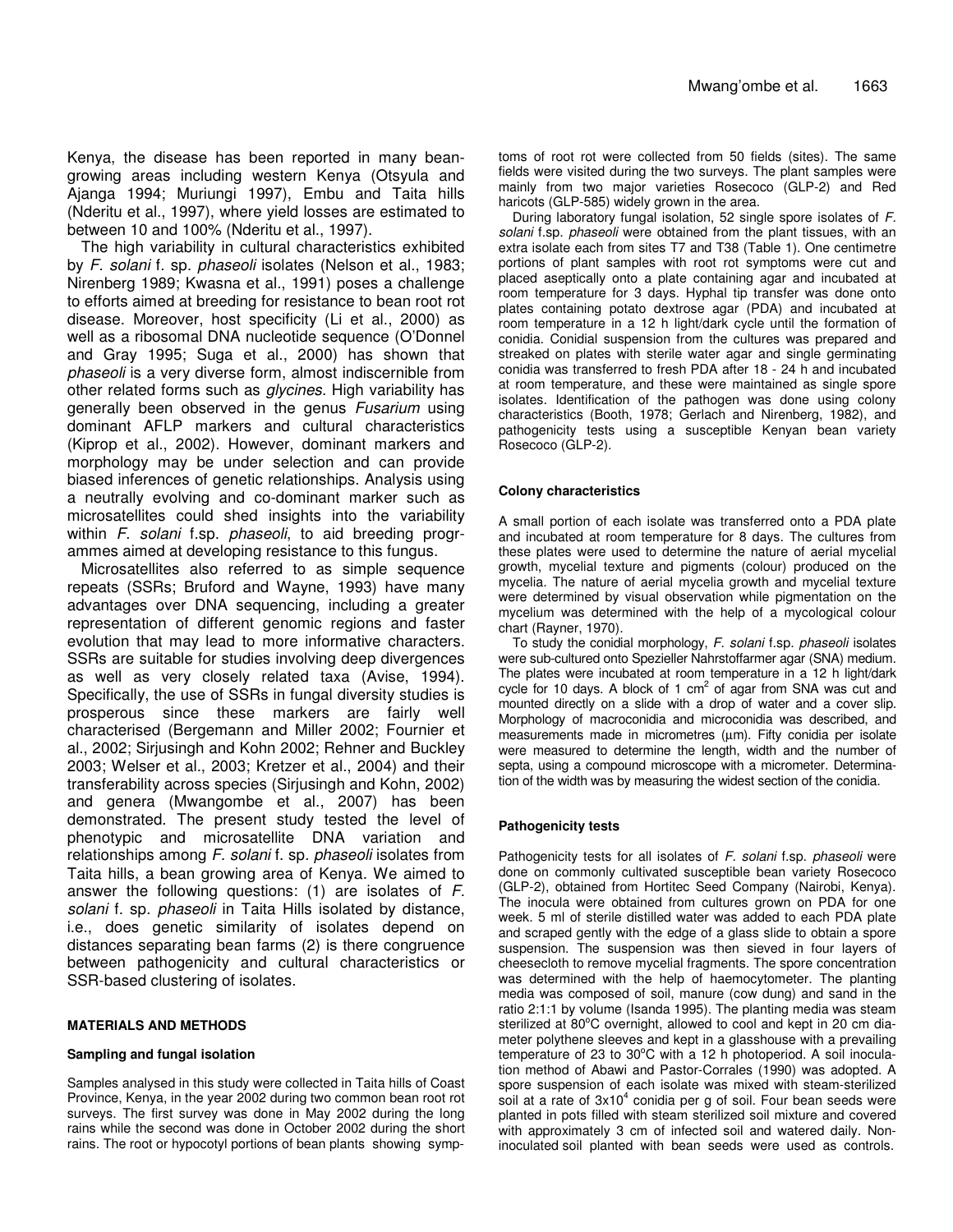|                |                         | <b>Altitude</b> |                      | <b>Mycelia</b> | Mycelia colour  | Mico-conidia | Macro-       | Path     | Phylo                        |
|----------------|-------------------------|-----------------|----------------------|----------------|-----------------|--------------|--------------|----------|------------------------------|
| <b>Isolate</b> | <b>Site<sup>a</sup></b> | $(masl)^b$      | Aerial mycelia       | texture        |                 | $(\mu m)$    | conidia (µm) | $(\%)^c$ | $\underline{\text{group}}^d$ |
| <b>Fs 01</b>   | T1                      | 1575            | Moderately luxuriant | Fluffy         | Pink            | 7x3.4        | 34x4.5       | 91.7     | 2                            |
| <b>Fs 02</b>   | T <sub>2</sub>          | 1583            | Luxuriant uniform    | Fibrous        | Pink            | 8x3.4        | 36x4.2       | 83.3     | $\overline{c}$               |
| Fs 03          | T <sub>3</sub>          | 1558            | Scanty, suppressed   | Fibrous        | Purple          | 6x2.8        | 30x4.2       | 100      | 3                            |
| <b>Fs 04</b>   | <b>T4</b>               | 1496            | Luxuriant            | Fluffy         | Purple          | 8x3.0        | 37x4.7       | 100      | 3                            |
| Fs 05          | T <sub>5</sub>          | 1630            | Scanty, suppressed   | Fibrous        | Pink            | 6x3.2        | 48x4.2       | 100      | $\overline{c}$               |
| <b>Fs 06</b>   | T <sub>6</sub>          | 1400            | Luxuriant suppressed | Fluffy         | Pink            | 8x3.5        | 36x4.0       | 91.7     |                              |
| Fs 07          | T7                      | 1593            | Scanty               | Fibrous        | Purple          | 9x3.8        | 38x4.0       | 66.7     |                              |
| <b>Fs 08</b>   | T <sub>8</sub>          | 1628            | Luxuriant uniform    | Fluffy         | Pink            | 10x3.5       | 42x4.2       | 66.7     | $\overline{c}$               |
| Fs 09          | T <sub>9</sub>          | 1480            | Moderately luxuriant | Fluffy         | Pink            | 12x3.5       | 48x4.4       | 91.7     | $\overline{\mathbf{c}}$      |
| <b>Fs 10</b>   | T <sub>10</sub>         | 1477            | Scanty, suppressed   | Fibrous        | Purple          | 7x3.0        | 28x3.7       | 58.7     | $\overline{c}$               |
| <b>Fs 11</b>   | <b>T11</b>              | 1622            | Scanty               | Fibrous        | Purple          | 6x3.2        | 30x3.8       | 100      | $\overline{c}$               |
| <b>Fs 12</b>   | T <sub>12</sub>         | 1493            | Moderately luxuriant | Fluffy         | Pink            | 7x3.4        | 30x3.6       | 83.3     | $\overline{c}$               |
| <b>Fs 13</b>   | T <sub>13</sub>         | 1656            | Scanty, Suppressed   | Fibrous        | Purple          | 8x3.4        | 30x3.8       | 66.7     | $\overline{c}$               |
| <b>Fs 14</b>   | T <sub>14</sub>         | 1485            | Luxuriant uniform    | Fibrous        | Pink            | 8x3.5        | 30x3.8       | 58.3     | $\overline{c}$               |
| <b>Fs 15</b>   | T <sub>15</sub>         | 1501            | Moderately luxuriant | Fibrous        | Pink            | 8x3.2        | 30x4.0       | 83.3     | 1.                           |
| <b>Fs 16</b>   | T <sub>16</sub>         | 1656            | Luxuriant            | Fluffy         | White           | 9x3.6        | 42x4.2       | 91.7     | 2                            |
| <b>Fs 17</b>   | T <sub>17</sub>         | 1482            | Luxuriant            | Fluffy         | Pink            | 10x3.5       | 45x4.0       | 100      | 1                            |
| <b>Fs 18</b>   | T <sub>18</sub>         | 1462            | Luxuriant suppressed | Fibrous        | Purple          | 9x3.2        | 37x4.0       | 100      |                              |
| <b>Fs 19</b>   | T <sub>19</sub>         | 1477            | Moderately luxuriant | Fibrous        | Pink            | 9x3.2        | 38x4.0       | 66.7     | 1                            |
| <b>Fs 20</b>   | T <sub>20</sub>         | 1555            | Scanty, uniform      | Fluffy         | Purple          | 11x3.6       | 39x4.2       | 100      | $\overline{c}$               |
| <b>Fs 21</b>   | T <sub>21</sub>         | 1599            | Luxuriant            | Fibrous        | Purplish/Violet | 10x3.4       | 42x4.0       | 100      | $\overline{c}$               |
| <b>Fs 22</b>   | T <sub>22</sub>         | 1501            | Moderately luxuriant | Fluffy         | Pink            | 9x3.0        | 43x4.2       | 75.0     | $\mathbf{1}$                 |
| <b>Fs 23</b>   | T <sub>23</sub>         | 1465            | Luxuriant uniform    | Fibrous        | Pink            | 7x2.8        | 28x3.6       | 50.0     | $\overline{c}$               |
| <b>Fs 24</b>   | T <sub>24</sub>         | 1534            | Scanty uniform       | Fluffy         | Pink            | 8x3.2        | 30x3.6       | 66.7     | $\overline{c}$               |
| <b>Fs 25</b>   | T <sub>25</sub>         | 1476            | Scanty uniform       | Fibrous        | Purple          | 11x3.2       | 4.2x3.7      | 100      | $\overline{\mathbf{c}}$      |
| <b>Fs 26</b>   | T <sub>26</sub>         | 1642            | Luxuriant            | Fluffy         | Purple          | 9x3.5        | 40x4.2       | 75.0     | $\overline{c}$               |
| <b>Fs 27</b>   | T <sub>27</sub>         | 1462            | Scanty suppressed    | Fibrous        | Purple          | 7x2.9        | 28x4.0       | 75.0     | $\overline{c}$               |
| <b>Fs 28</b>   | T <sub>28</sub>         | 1486            | Luxuriant uniform    | Fluffy         | Pink            | 12x3.6       | 45x4.1       | 100      | $\overline{c}$               |
| <b>Fs 29</b>   | T <sub>29</sub>         | 1673            | Luxuriant            | Fibrous        | Pink            | 10x3.4       | 41x4.0       | 100      | $\overline{c}$               |
| Fs 30          | T30                     | 1568            | Scanty uniform       | Fluffy         | Pink            | 11x3.2       | 42x3.9       | 50.0     | $\overline{c}$               |
| <b>Fs 31</b>   | T31                     | 1570            | Scanty uniform       | Fibrous        | Pink            | 10x3.4       | 40x4.2       | 66.7     | 1                            |
| <b>Fs 32</b>   | T32                     | 1497            | Moderately luxuriant | Fibrous        | Purple          | 8x3.2        | 32x3.5       | 83.3     | 2                            |
| Fs 33          | T33                     | 1493            | Luxuriant suppressed | Fluffy         | Pink            | 7x2.8        | 34x3.8       | 58.3     | $\overline{c}$               |

Table 1. Colony characteristics, pathogenicity, and phylogroups of 52 *Fusarium solani* f.sp. *phaseoli* isolates. <sup>a</sup>Site- Taita hills represented as T followed by the field number; <sup>b</sup>in metres above sea level; <sup>c</sup>percentage pathogenicity; <sup>d</sup>SSR clustering.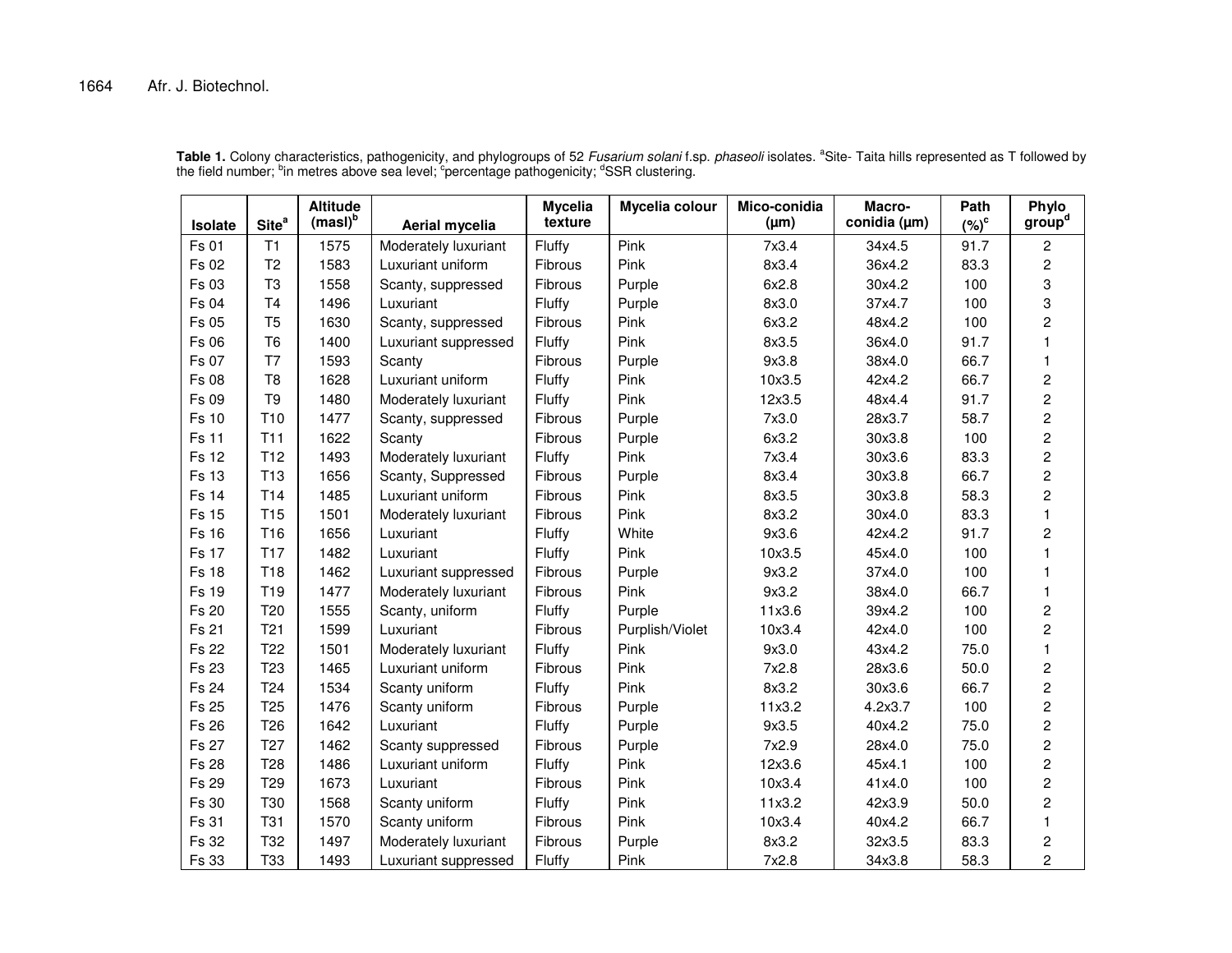| Table 1. Contd. |
|-----------------|
|-----------------|

| <b>Fs 34</b>   | T7              | 1593 | Luxuriant                          | Fluffy         | White        | 8x3.0          | 35x4.2 | 91.7 | $\overline{c}$ |
|----------------|-----------------|------|------------------------------------|----------------|--------------|----------------|--------|------|----------------|
| Fs 35          | T34             | 1651 | Luxuriant suppressed               | <b>Fibrous</b> | Pink         | 9x3.2          | 38x4.2 | 58.3 | 2              |
| <b>Fs 36</b>   | T <sub>35</sub> | 1590 | Moderately luxuriant               | Fluffy         | Pink         | 9x3.0          | 38x4.0 | 91.7 | $\overline{c}$ |
| <b>Fs 37</b>   | T <sub>36</sub> | 1486 | Scanty uniform                     | Fluffy         | Pink         | 8x2.8          | 28x4.0 | 100  | $\overline{c}$ |
| <b>Fs 38</b>   | T <sub>37</sub> | 1599 | Moderately luxuriant<br>suppressed | <b>Fibrous</b> | Pink (mauve) | 10x3.8         | 44x4.4 | 83.3 | $\overline{2}$ |
| Fs 39          | T38             | 1459 | Moderately luxuriant               | Fluffy         | Pink         | 11x3.6         | 48x4.5 | 100  | $\overline{c}$ |
| Fs 40          | T <sub>39</sub> | 1456 | Scanty, suppressed                 | Fluffy         | Purple       | 10x3.5         | 42x4.2 | 91.7 | $\overline{c}$ |
| Fs 41          | T40             | 1701 | Moderately luxuriant               | Fluffy         | Pink         | 7x3.0          | 28x3.8 | 66.7 | $\overline{c}$ |
|                |                 |      | uniform                            |                |              |                |        |      |                |
| Fs 42          | T38             | 1459 | Moderately luxuriant               | Fluffy         | White        | 8x3.0          | 28x3.8 | 83.3 | $\overline{2}$ |
| Fs 43          | T41             | 1456 | Scanty uniform                     | Fluffy         | Purple       | 9x3.4          | 34x4.2 | 100  | 2              |
| Fs 44          | T42             | 1623 | Luxuriant uniform                  | Fibrous        | Pink         | 10x3.2         | 36x4.2 | 50.0 | 3              |
| Fs 45          | T43             | 1500 | Luxuriant                          | Fluffy         | Pink         | 9x3.4          | 40x4.2 | 75.0 | $\overline{c}$ |
| Fs 46          | T44             | 1651 | Scanty, uniform                    | Fibrous        | Purple       | 8x3.2          | 28x3.8 | 100  | $\overline{c}$ |
| <b>Fs 47</b>   | T45             | 1485 | Luxuriant uniform                  | Fluffy         | Pink         | 7x3.2          | 30x3.8 | 83.3 | $\overline{c}$ |
| <b>Fs 48</b>   | T46             | 1684 | Scanty, uniform                    | Fibrous        | Purple       | 10x3.4         | 34x4.0 | 91.7 | $\overline{c}$ |
| Fs 49          | T47             | 1695 | Luxuriant                          | Fluffy         | Pink         | 9x3.4          | 30x4.0 | 100  | 2              |
| Fs 50          | T48             | 1480 | Moderate luxuriant<br>uniform      | <b>Fibrous</b> | Pink         | 10x3.2         | 35x3.9 | 75.0 | 2              |
| Fs 51          | T49             | 1485 | Luxuriant uniform                  | Fluffy         | Pink         | 10x3.4         | 36x4.0 | 91.7 | $\overline{c}$ |
| Fs 52          | T50             | 1622 | Scanty uniform                     | Fibrous        | Purple       | 13x3.6         | 48x4.5 | 58.3 | $\overline{2}$ |
| Mean           |                 |      |                                    |                |              | $9 \times 3.5$ | 36x4.0 | 82.5 |                |
| $LSD (P=0.05)$ |                 |      |                                    |                |              |                |        | 19.1 |                |

Data on percentage plants showing root rot symptoms was taken 7 weeks after sowing. The experiment was laid in <sup>a</sup> complete randomized design with three replicates.

#### **DNA extraction**

DNA was extracted from 52 single spore isolates of *F. solani* f.sp. *phaseoli*. Erlenmeyer flasks (500 ml) containing 200 ml of Czapek Dox (Oxoid) liquid medium (Coddington and Gould, 1992) were inoculated with three 5 mm<sup>2</sup> agar blocks excised from margins of 7 day old cultures on PDA medium, placed on <sup>a</sup> rotary shaker at 120 rpm and incubated at 24 – 25°C under a dark condition for 7 days. The mycelia were harvested by filtration through two layers of cheesecloth; freeze dried using liquid nitrogen and ground to <sup>a</sup> fine powder using <sup>a</sup> mortar and pestle. DNA extraction was done according to the CTAB (Cetyltrimethyl-Ammonium Bromide) method (Doyle and Doyle, 1990). The DNA pellets were dissolved in 500 ul of TE buffer and stored at  $4^{\circ}$ C. The DNA was quantified by separating 10  $\mu$ l of each sample, along with undigested  $\lambda$  DNA (Roche Diagnostics Gmbh, Mannheim, Germany) of known concentration (20 ng/ul) on a 1% agarose gel containing 0.01 uL/mL ethidium. The relative fluorescence of each sample and the reference standard was then compared in the presence of UV light.

#### **DNA microsatellite analysis**

Seven SSR marker (microsatellite) pairs adopted from other fungal taxa as indicated in Table 2 were synthesized at the Sequencing and Oligonucleotide Synthesis Unit of the International Livestock Research Institute (ILRI), Nairobi. For each primer pair, the forward primer was fluo-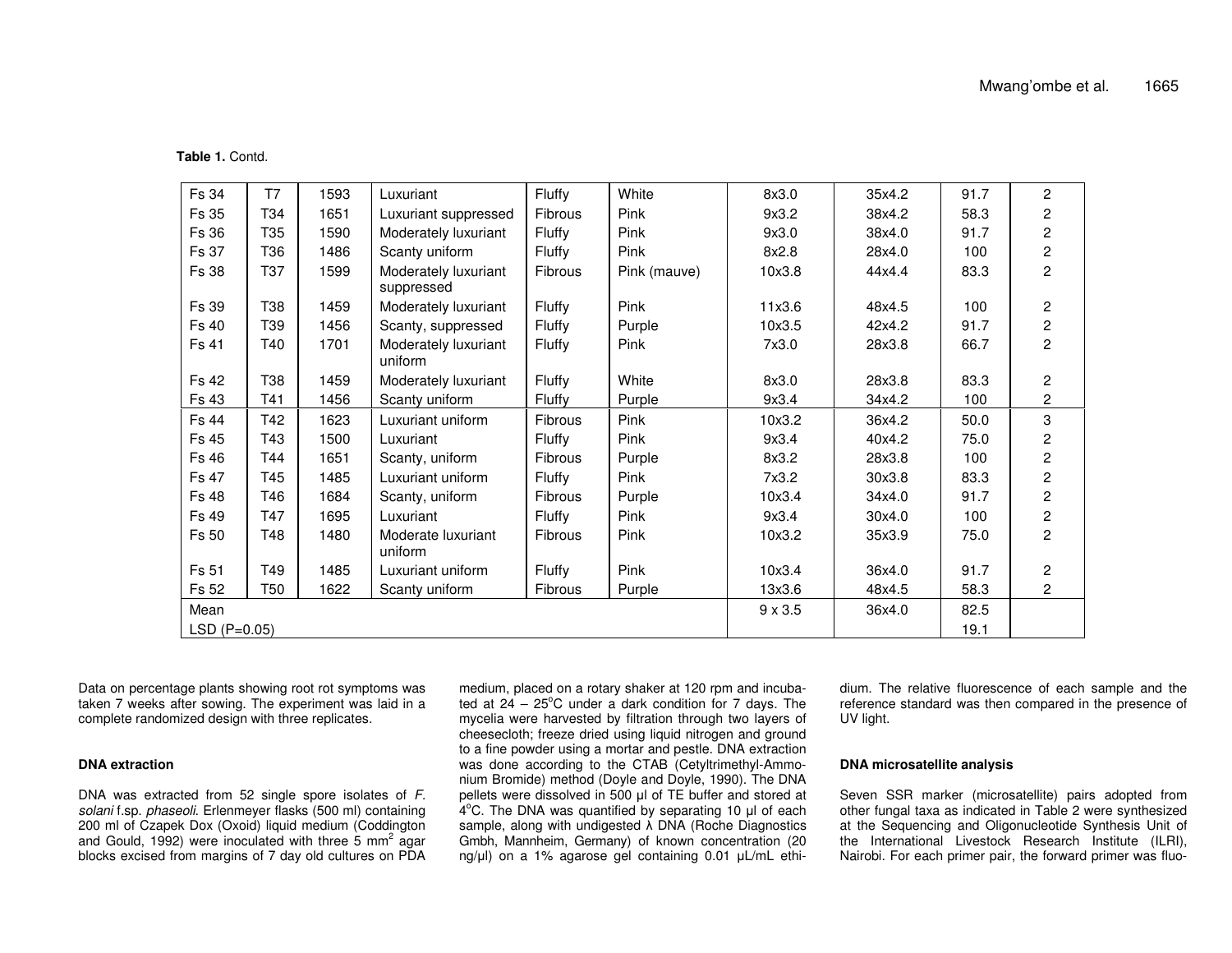| <b>Marker</b> <sup>a</sup> | Primer sequences $(F + R)$  | Ta $(^{\circ}C)$ | Size Range bp | A   | $H_{\mathsf{E}}$ | H <sub>o</sub> | $F_{\rm IS}$ | A Focal <sup>p</sup> |
|----------------------------|-----------------------------|------------------|---------------|-----|------------------|----------------|--------------|----------------------|
| <b>RB23</b>                | CAG CCG TCT TTC TCT CTC C   | 55               | 182-194       | 6   | 0.64             | 0.60           | 0.07         | 4                    |
|                            | GCC TTG AAT CACTACCTCCA     |                  |               |     |                  |                |              |                      |
| <b>RE14</b>                | TAC CCA TTG CCT TGT TTC C   | 55               | 177-181       | 3   | 0.48             | 0.40           | $-0.05$      | 3                    |
|                            | ACT CCG CGT TCT GCT AGA G   |                  |               |     |                  |                |              |                      |
| <b>RE102</b>               | GGA CTT GTC AGC GTC AAG     | 58               | 133-153       | 10  | 0.85             | 0.80           | 0.11         | 6                    |
|                            | TCA ACC ATC TCA AGG TAT GTC |                  |               |     |                  |                |              |                      |
| BC <sub>5</sub>            | CGT TTT CCA GCA TTT CAA GT  | 58               | 144-176       | 11  | 0.81             | 0.80           | 0.15         | 10                   |
|                            | CAT CTC ATA TTC GTT CCT CA  |                  |               |     |                  |                |              |                      |
| AY117125                   | GCT TCT ACC ATA GTG AC ACC  | 55               | 252-300       | 7   | 0.47             | 0.40           | 0.10         | 5                    |
|                            | ACG AGT GCT TCT ACC ATA CTC |                  |               |     |                  |                |              |                      |
| AF513014                   | GGCATATTGAGTATGGTATGGATG    | 58               | 189-253       | 16  | 0.81             | 0.80           | 0.01         | 10                   |
|                            | CTC CCG AGA TCT TGT TCA     |                  |               |     |                  |                |              |                      |
| AY212027                   | GAG CTG TGC GCG AGT CTG TG  | 55               | 283-303       | 10  | 0.73             | 0.70           | 0.08         | 10                   |
|                            | ACT GCT CCT TCGA GTC GTC A  |                  |               |     |                  |                |              |                      |
|                            |                             |                  | Mean          | 9.0 | 0.68             | 0.63           | 0.05         |                      |

**Table 2.** Microsatellites sequence and source, expected  $(H<sub>E</sub>)$  and observed  $(H<sub>O</sub>)$  heterozygosity, mean number of alleles (A) and inbreeding coefficient (*F*IS) per locus obtained from genotyping 52 *Fusarium solani f.sp. phaseoli* isolates.

aMarker source: RB23, RE14 and RE102 from Bergemann and Miller (2002); BC5 from Fournier et al. (2002); AY117125 from Kretzer et al. (2004); AF513014 from Welser et al. (2003); and AY212027 from Rehner and Buckley (2003).

<sup>*P*</sup>A focal is the mean number of alleles in the focal taxa (taxa from which the SSR were isolated).

rescently labelled with a dye to enable fluorescent detection.

The Polymerase chain reactions (PCR) were carried out in a total volume of 10 ul containing 5 - 10 ng genomic DNA, 5 pMol/ul of each primer, 0.5 units of AmpliTaq Gold DNA polymerase (Applied Biosystems, Foster City, CA, USA), 0.125 mM of each dNTP (Roche, Germany), 1X PCR buffer (10 mM Tris–HCl, pH 8.3) including 50 mM KCl, 0.001% gelatin (Sigma, St Louis, MO, USA), 0.25% nonidet P40 (BDH, Poole, UK) and 2 mM MgCl<sub>2</sub>. The cycling profile included an initial denaturation step at  $95^{\circ}$ C for 10 min, followed by 35 cycles of 30 s at  $94^{\circ}$ C, 1 min at 55 - 58 $^{\circ}$ C depending on the primer pair used (Table 2), 1 min at 72°C and a final step of 15 min at 72°C using a GeneAmp 9700 (Applied Biosystems) thermal cycler.

The PCR fragments were fractionated and sized under denaturing conditions on a 5% polyacrylamide gel using an automated ABI377 DNA sequencer and the internal size standard Genescan 350-TAMRA (Applied Biosystems). Data were collected with the ABI PRISM 377 (version 2.1) software (Applied Biosystems). Fluorescent DNA fragments were analysed using the GENESCAN (version 3.1) and the GENOTYPER (Version 2.0) softwares (Applied Biosystems). The third order least square was used for base calling. Allele size data from SSRs were exported to an Excel spreadsheet for statistical analyses.

#### **Data analysis**

The data on conidial measurements of *F. solani* f.sp. *phaseoli* isolates grown on SNA media, and percentage bean plants with root rot symptoms during pathogenicity tests were analysed using GENSTAT computer package (Lane and Payne, 1996). The means were separated using least significant difference (LSD) at  $P = 0.05$ . The disease assessment started from the third week after planting and inoculation to the seventh week. To determine the level of virulence of the isolates during the pathogenicity tests, a disease scale was used that was adopted from Reddy and Raju (1993), where 0 - 10% resistant (= avirulent), 11 - 20% moderately resistant (= moderately avirulent), 21 - 40% moderately susceptible (= low virulence), 41 - 60% susceptible (= virulent) and 61 - 100% highly susceptible (highly virulent).

Gene diversity (Nei, 1987), inbreeding coefficient  $F_{1S}$  (an estimate of departure from random mating expectations at each individual locus), and genetic diversity indices (observed heterozygosity, mean number of alleles) were calculated using FSTAT computer programme V 2.9 (Goudet, 2001). Two measures were employed to estimate the between-individual genetic distance: the average square distance (D1) of Goldstein et al. (1995), and Cavalli-Sforza and Edward's (1967) chord distance. Chord distance models shortterm divergence due to drift alone (Nei, 1987) and is thus most suitable for comparing closely related groups, while the average square distance accounts for size homoplasy, and is suitable for reconstructing trees that include more distantly related taxa. Both distances were computed using the MICROSAT programme available from the Human Population Genetics Laboratory (HPGL), Stanford University. Genetic distances based on allele size variation are modelled on the premise that when a mutation occurs, the new mutant is related to the allele from which it was derived. In this case, the difference in length between alleles contains phylogenetic information (Goldstein et al., 1995). The allele sizes analysed were nucleotide counts rather than repeat scores, using the option that allows for repeat lengths = 2. Duration of linearity was calculated for each locus and averaged over loci. The primer error (size of the region flanking the SSR) was entered and corrected for, by assuming a default of no error (that is, 0 nucleotides). Genetic distance matrices were imported into the computer programme PHYLIP (Felsenstein 1995) for phylogenetic tree reconstruction. Neighbour-Joining (NJ) trees were drawn using NEIGHBOUR assuming no outgroup information. All phylogenetic trees were displayed using TREEVIEW Version 1.5 available from the Department of Zoology, University of Glasgow. To determine if phylogenetic groupings correlated with geographical location, altitude or pathogenicity, a correlation analysis was done using the computer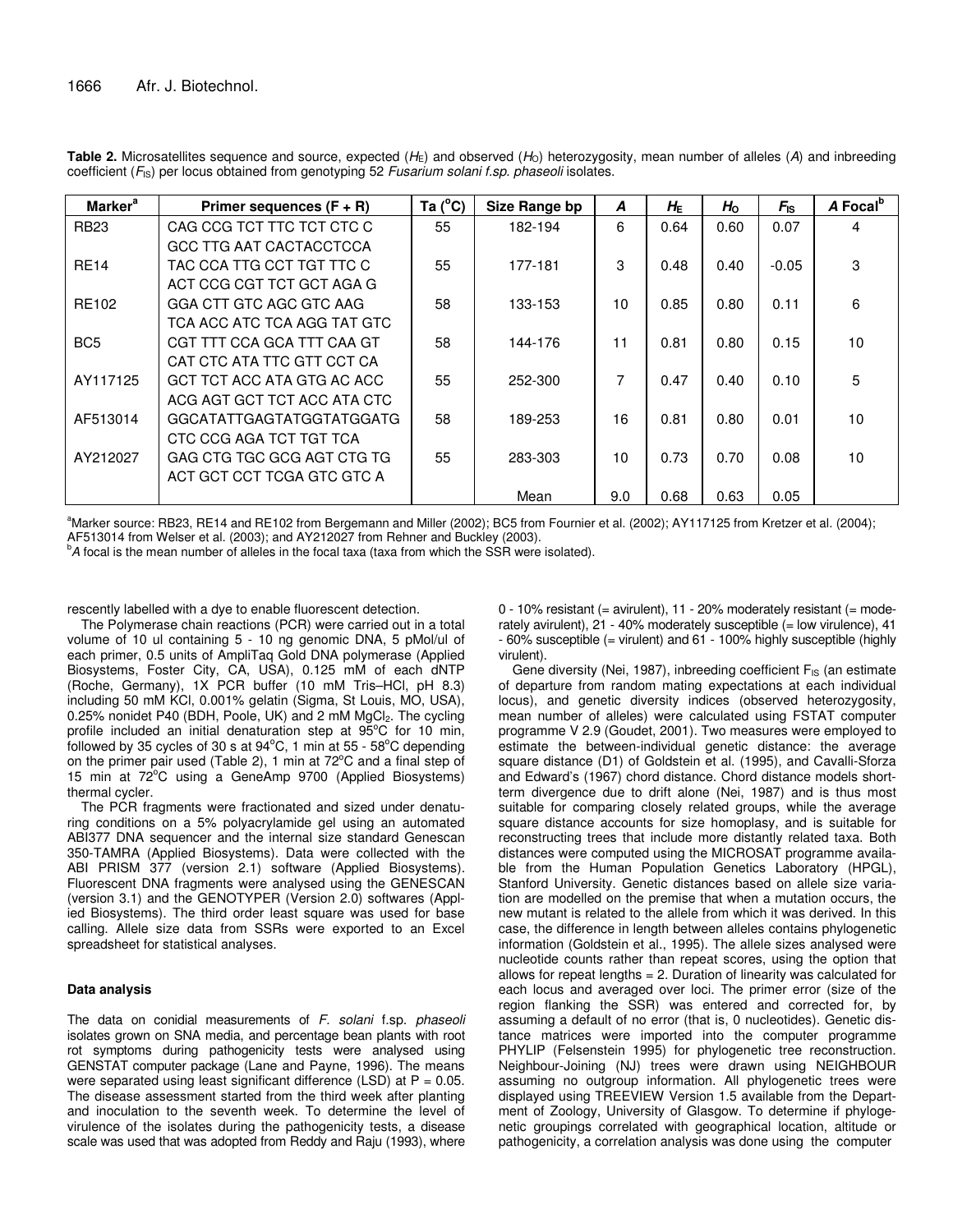programme XLSTAT version 7 (Addinsoft, New York).

# **RESULTS**

## **Colony characteristics**

The *F. solani* f.sp. *phaseoli* isolates exhibited high variability in colony characteristics on PDA and/or SNA media (Table 1). The growth of aerial mycelia was luxuriant, moderately luxuriant and scanty with 40.4, 25.0 and 34.6% isolates, respectively. Mycelial texture was either fluffy (51.9% isolates) or fibrous (48.1%). The mycelial colours observed were purple, pink and white with 59.6, 34.6 and 5.8% isolates, respectively.

The hyphae of the cultured isolates were highly branched, slender, septate and produced conidia and chlamydospores. The microconidia observed on the isolates were 0 - 1 septate, and their length ranged from 6.0 to 13.0  $\mu$ m, while the width ranged from 2.8 to 3.6  $\mu$ m (Table 1). The mean microconidial length x width was 9 x 3.5 µm. The most commonly observed macroconidia from all the isolates ranged from 3 to 7 septate. The 3-septate macroconidia ranged in length from 28 to 48 um, while the macroconidial width was  $3.6$  to  $4.5$  µm. The mean macroconidial length x width was  $36 \times 4.0$  µm. For comparison purposes, the 3-septate macroconidial length were grouped into three: long  $( \geq 40 \text{ }\mu \text{m})$ , medium (30-39)  $\mu$ m) and short (< 30  $\mu$ m) with 34.6, 51.9 and 13.5% isolates, respectively.

The variation in aerial mycelial growth, mycelial texture, mycelia colour and macroconidial length were observed in both higher  $( \ge 1,500 \text{ m.a.s.})$  and lower  $(<1,500 \text{ m.a.s.})$ altitudes of Taita hills. A high proportion (68.0%) of the isolates with fibrous texture was either scanty or moderately luxuriant in growth, while most (77.8%) isolates with fluffy texture were either luxuriant or moderately luxuriant in growth. Isolates with luxuriant growth were either fibrous or fluffy in texture, and with three types of pigments. Isolates with moderately luxu-riant texture are either fibrous or fluffy, and majority (84.6%) of them were pink. Isolates with scanty growth are either fibrous or fluffy, although most (72.2%) had a purple colour.

# **Pathogenicity**

All the 52 isolates of *F. solani* f.sp. *phaseoli* were found to incite disease to varying levels of virulence. Symptoms observed on the infected plants were reddish streaks on the taproot and hypocotyls. These streaks covered the entire root on uprooting forming brown corky appearance. On the surface, symptoms included pale to yellow leaves, which were affected progressively starting with the older leaves, leading to defoliation. There were no symptoms observed on the un-inoculated bean controls grown under the same conditions.

The mean disease incidence was 85.5% with significant differences ( $p = 0.05$ ) among the 52 isolates (Table 1). The lowest disease incidence was 50.0% while the highest was 100%. The isolates were grouped into two, based on their virulence to the susceptible bean variety. The highest virulence was observed for isolate 44 (84.6%) while the lowest was from isolate 8 (15.4%). Both levels of virulence (low and high) were represented in low and high altitudes of Taita hills, as well as groupings based on colony characteristics.

## **DNA microsatellite results**

A total of 63 different alleles were detected when the 52 individual isolates of *F. solani* f.sp. *phaseoli* isolates were typed at seven microsatellite loci (Table 2). The allele sizes and their frequencies are given in Table 3. Genetic diversity at the seven SSRs was high (mean number of alleles = 9; Table 2). Observed heterozygosity ( $H_0$ ) and the value expected under Hardy-Weinberg  $(H_E)$ , and the mean numbers of alleles (MNA) are given in Table 2.  $H<sub>O</sub>$ was not significantly lower than  $H<sub>E</sub>$ . Locus-specific  $F<sub>IS</sub>$ values ranged from – (negative) 0.05 to 0.15, while multilocus  $F_{1S}$  was 0.05 (Table 2). It should be noted that multilocus  $F_{\text{IS}}$  is not necessarily the average of single locus F<sub>IS</sub> values.

SSR-based Neighbour-Joining phylogram clustered using the matrix of Cavalli-Sforza and Edward's (1967) chord distance is shown in Figure 1. The phylogram supported three major clusters: cluster 1 comprising 15.4% of the isolates, cluster 2 comprising 78.8%, while the rest (5.8%) are supported on the third cluster. There was no correlation between phylogenetic groupings and geographic location of isolate  $(r = 0.2)$ , or altitude  $(r = -0.06)$ . Similarly, there was no relationship between the SSRclusters with the aerial mycelial growth, mycelial texcture, pigmentation, and macroconidial length. However, there was a positive correlation between SSR-based phylogenetic clusters and pathogenicity  $(r = 0.92)$ . Generally, both highly virulent and virulent isolates were in clusters 2 and 3, while cluster 1 isolates are all highly virulent. Specifically, 90% of isolates in clade 1 incited early disease symptoms (pathogenicity group A; Table 1) on cv-Rosecoco, a susceptible host plant. Phylogenetic trees in this study were not bootstrapped because this procedure is not necessary in individual-specific Neighbour-joining clustering. As stated by Ochieng et al. (2007), bootstrapping provides a confidence interval that contains the phylogeny that would be estimated from repeated sampling of many characters from the underlying set of all characters, not the true phylogeny. Bootstrapping is thus a measure of repeatability, rather than measures of accuracy (Ochieng et al., 2007).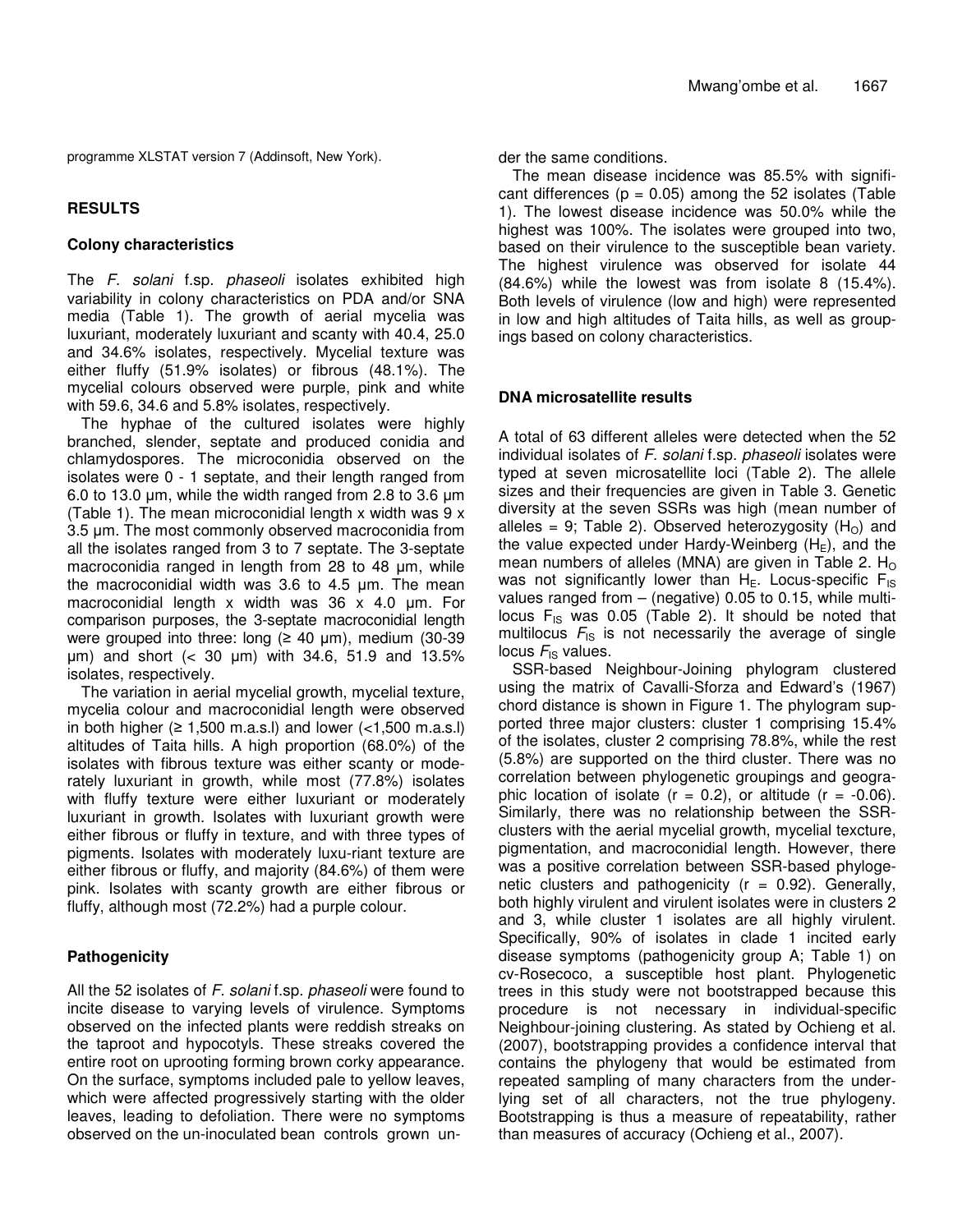

**Figure 1.** Dendrogram showing the genetic relationships among 52 *Fusarium solani* f.sp. *phaseoli* isolates obtained from Taita hills, Kenya, based on length variation at seven microsatellite loci.

# **DISCUSSION**

Single spore isolates of *F. solani* f.sp. *phaseoli* collected from Taita hills showed variation in colony characteristics.

Inoculation conditions have been shown to affect the forms of isolates (Nelson et al., 1983), perhaps explaining why different forms of luxuriant and scanty growths were observed in this study. Previous studies have shown re-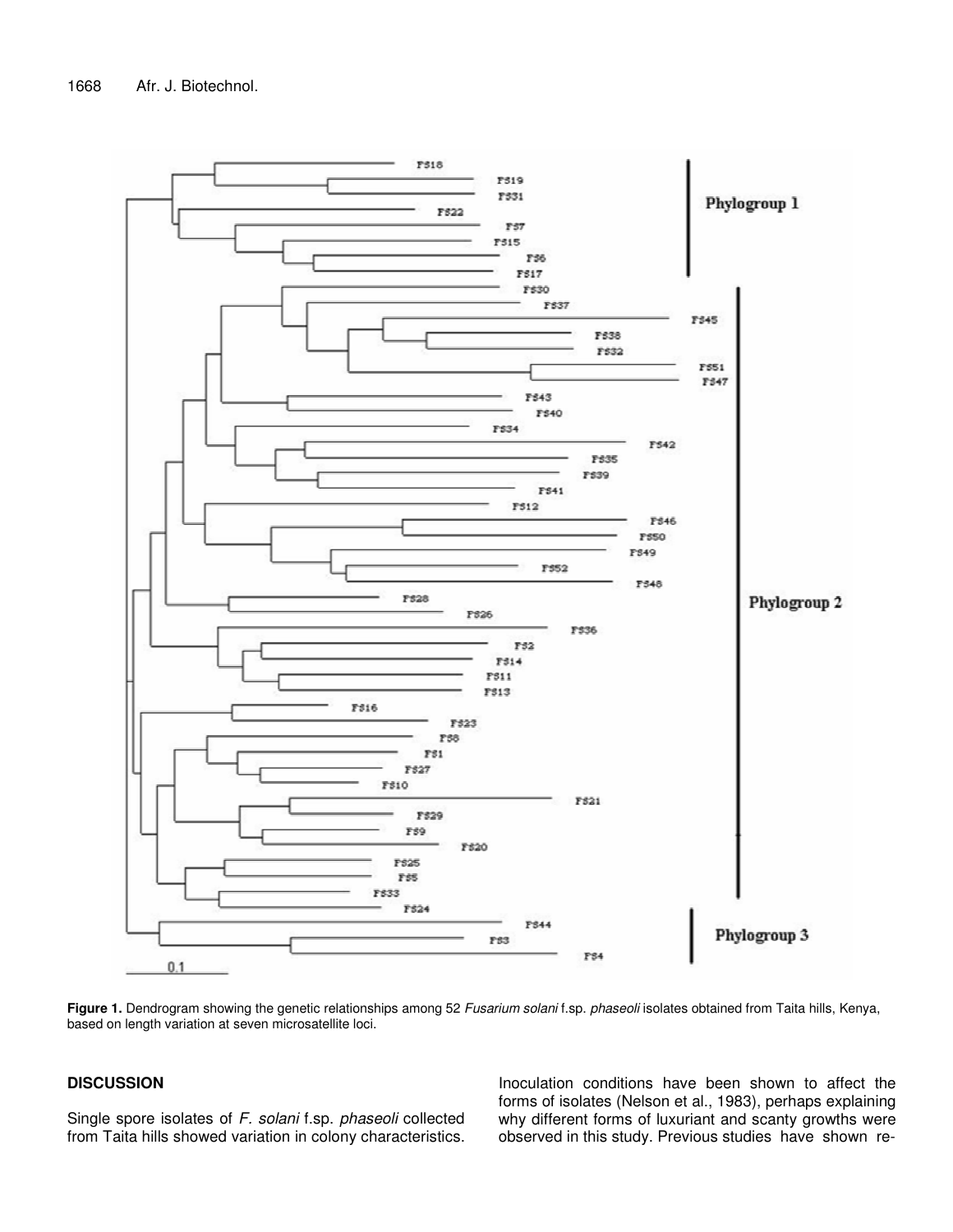| <b>RB23</b> | freg | AY212027 | freq | <b>RE14</b> | freg | AY117125 | freg | <b>RE102</b> | freq | BC <sub>5</sub> | freq | AF513014 | freq |
|-------------|------|----------|------|-------------|------|----------|------|--------------|------|-----------------|------|----------|------|
| 182         | 0.03 | 283      | 0.04 | 177         | 0.02 | 252      | 0.02 | 133          | 0.12 | 144             | 0.08 | 189      | 0.11 |
| 184         | 0.52 | 285      | 0.02 | 179         | 0.34 | 278      | 0.01 | 135          | 0.06 | 146             | 0.06 | 191      | 0.01 |
| 186         | 0.28 | 287      | 0.02 | 181         | 0.64 | 290      | 0.04 | 137          | 0.23 | 148             | 0.02 | 211      | 0.05 |
| 188         | 0.01 | 289      | 0.02 |             |      | 292      | 0.72 | 139          | 0.11 | 152             | 0.03 | 213      | 0.38 |
| 190         | 0.06 | 291      | 0.15 |             |      | 298      | 0.06 | 141          | 0.02 | 156             | 0.33 | 215      | 0.08 |
| 194         | 0.09 | 293      | 0.46 |             |      | 299      | 0.01 | 143          | 0.17 | 158             | 0.05 | 223      | 0.01 |
|             |      | 295      | 0.11 |             |      | 300      | 0.14 | 145          | 0.20 | 166             | 0.01 | 227      | 0.03 |
|             |      | 297      | 0.12 |             |      |          |      | 147          | 0.02 | 168             | 0.24 | 229      | 0.02 |
|             |      | 301      | 0.01 |             |      |          |      | 149          | 0.04 | 170             | 0.11 | 231      | 0.04 |
|             |      | 303      | 0.04 |             |      |          |      | 153          | 0.01 | 172             | 0.04 | 235      | 0.11 |
|             |      |          |      |             |      |          |      |              |      | 176             | 0.03 | 237      | 0.01 |
|             |      |          |      |             |      |          |      |              |      |                 |      | 239      | 0.03 |
|             |      |          |      |             |      |          |      |              |      |                 |      | 243      | 0.03 |
|             |      |          |      |             |      |          |      |              |      |                 |      | 247      | 0.02 |
|             |      |          |      |             |      |          |      |              |      |                 |      | 251      | 0.01 |
|             |      |          |      |             |      |          |      |              |      |                 |      | 253      | 0.07 |

**Table 3.** Size and frequency of each allele obtained per locus obtained from genotyping 52 *Fusarium solani f.sp*. phaseoli isolates. The most frequent allele is marked in boldface.

sults similar to the ones observed here: two mycelia textures on isolates cultured on PDA medium- the fluffy and fibrous textures (Gerlach and Nirenberg, 1982); three mycelia colours- white, purple and pink observed on PDA medium (Gerlach and Nirenberg, 1982; Nelson et al., 1983; Kwasna et al., 1991). The conidia of *F. solani* f.sp. *phaseoli* cultures revealed the abundance of microconida, macroconida and chlamydospores, while pathogenicity tests revealed two virulence levels for *F. solani* f.sp. *phaseoli* on a bean variety susceptible to root rot. The highly virulent group is more abundant than the virulent one, similar to those reported in western Kenya in an earlier study (Muriungi, 1997). Microsatellite based phylogenetic clustering revealed three distinct clusters in basal topology. The clusters were significantly correlated with pathogenicity (duration from inoculation to symptoms expression on the susceptible bean plant); however, these clusters appeared to be independent of colony characteristics. Cultural characteristics have also been shown to be incongruent with AFLP based phylogenetic clustering of a related Fussarium species, *F. udum* (Kiprop et al., 2002). The most parsimonious explanation for this observation could be that morphological diversification in this pathogen is not selectively neutral.

An average of nine (9) alleles per locus (total of 63 different alleles at seven loci), were detected from 52 individual isolates of *F. solani* f.sp. *phaseoli*. The number of alleles per locus ranged from three (3) to 11. At each locus, the number of alleles was either equal to or greater than that detected in the focal taxa (Table 2). This is inconsistent with the principle of ascertainment bias. Ascertainment bias describes the observation that when

the size distribution of microsatellite alleles across different species is compared, the absolute allele sizes in the species from which the microsatellite was derived are often greater than those found in closely related species (Ellegren et al., 1995; Rubinstein et al. 1995). When clones for sequencing and primer development are biased (Ellegren et al., 1995), or evolution within species occur in a directional manner (Rubinstein et al., 1995), ascertainment bias may result. The allele sizes are usually correlated with the number of alleles (Ochieng et al., 2007); accordingly, the fungus studied here was expected to show a lower diversity than that observed in the taxa from which the microsatellite primers were developed. The observation of a higher diversity may mean a very rapid evolutionary diversification in this group following divergence from their common ancestor. Multiple sources of molecular data suggest to an evolutionary diversification and loss of host specificity within member forms of *F. solani*. In a molecular differ-entiation study comparing the various forms of *F. solani* on pathogennicity, mitochondrial and nuclear gene sequences, Li et al. (2000) demonstrated that *phaseoli* caused the sudden death syndrome (SDS) on soybean foliage, a disease and symptom thought to be caused specifically by *glycines*. The study by Li et al. (2000) also showed that only *glycines* and *phaseoli* formed macroconidia, whereas all the other forms of *F. solani* only formed microconodia. Li et al. (2000) demonstrated that *phaseoli* isolates were phylogenetically paraphyletic or polyphyletic: some clustered with non-SDS causing *F. solani*, others showed a closer phylogenetic affinity with pea or tomato and alfalfa pathogenic fungi (Li et al., 2000). This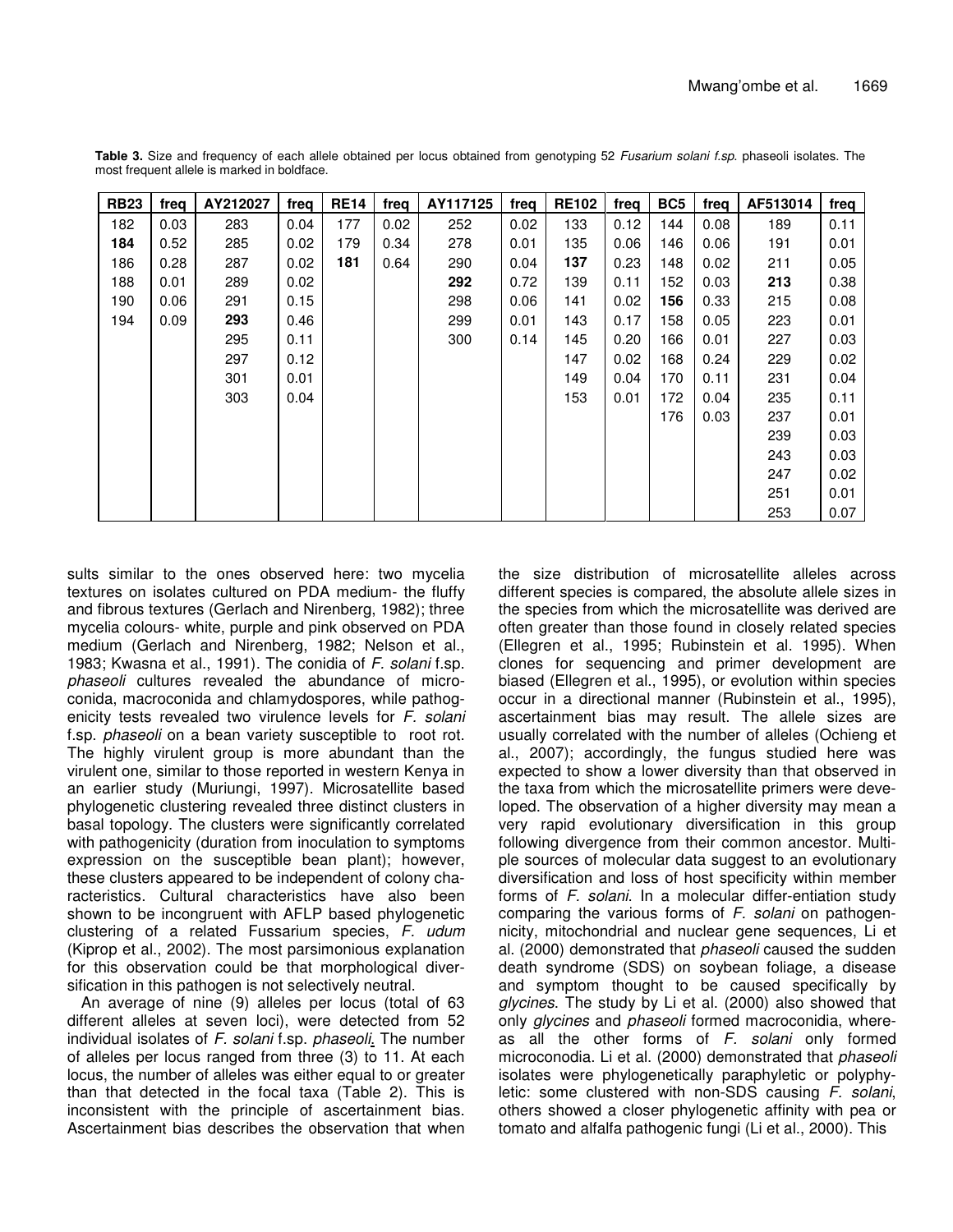would suggest to an evolutionary diversification and subsequent loss of host specificity in *phaseoli*. In another study (Suga et al., 2000) involving the nuclear ribosomal internally transcribed spacers (nrITS) of the various forms of *F. solani*, phylogenetic clusters comprised strains belonging to the same special form (monophyletic), except *eumartii* and *phaseoli.* Indeed, these two forms were separated from the polytomic cluster composed of all other special forms (Suga et al., 2000), suggesting that the *phesoli* clade was attracted (Long branch attraction; Felsenstein, 1978) to the outgroup, because it evolved faster than the other forms. Under a Long Branch Attraction scenario, rapidly evolving lineages can be mistakenly inferred to be closely related even when they are evolutionarily not. Other hypotheses that may explain the high diversity and incongruence between cultural characteristics and SSR clustering are microevolution on ascomycetes due to combination of haploid-based genetic systems (Brasier, 1995), and complex ancestry of filamentous fungi such as *Fusarium* spp. because of their numerous nuclei within cells (Kristler et al., 1995; O'Donnell and Cigelnik, 1997).

Taxonomic misidentification or existence of biological species complexes can lead to erroneous conclusions in genetic analyses. Samples for this study were concluded to be *F. solani* f.sp. *phaseoli*, based on an assumption of host specificity. In practice, however, this pathogen can well exist in a symbiosis relationship with a closely related species or *forma specialis* without notice. Alternatively, the set of isolates could comprise different forms of *Fusarium solani*. The latter case can result into exceedingly large phenotypic and genomic variation as reported here. Although the genus *Fusarium* comprises Ascomyceteous fungi that have lost the need for or ability to produce their sexual spores (ascospores), a possibility that some members could have "regained" their sexual reproduction has not been verified. *Fusarium solani* are known to reproduce asexually through a haploid mycelium or conidia. The present data suggest that reproduction primarily occurs by spores as opposed to mycelial expansion, accounting for the observed diversity. However, sexual pathogenic Ascomycetes can exist as mycelia, reproduce and cause most of infections with the asexual stage (conidia), then produce the sexual stage at the end of the growing season when the food supply is diminishing (Agrios, 1997). The exceedingly high genetic diversity recorded in this study and in previous studies provides a compelling case to review the reproductive strategy in this pathogen.

Small-scale agricultural systems rely heavily on local crop varieties for seeds, thereby restricting the introduction of new genotypes of the fungus via infected seeds. Theoretically for sexual reproducing forms, exchange of seeds among farmers (gene flow) would lead to a homogenizing effect, leading to similarity in genotypes. In this study, we report a high genetic diversity in

*Fusarium solani* f. sp. *phaseoli*, based on the present study and this agrees with the results of previously published data. Moreover, there was phylogeographic structure from either cultural characteristics or SSR in this study. Exchange of bean seeds among farmers is therefore unlikely to account for this observation.

In conclusion, this study has demonstrated that microsatellites can be used to classify strains of Kenyan *F. solani* f.sp. *phaseoli* fungus and to predict pathogennicity. The lack of correlation between cultural characteristics and pathogenicity indicates that morphology is an unreliable predictor of the pathogenicity for *phaseoli*. The high genetic variation for this fungus, both in phenotype and genotype suggest that the lineage could be diversifying. *F. solani* f. sp. *phaseoli* is known to be very persistent in soil and capable of surviving in infested fields almost indefinitely, and some strains may become pathogenic or non-pathogenic. This study was based on a limited number of SSRs (7), within a narrow geographical range. A more expansive study using more SSR makers, and covering diverse agro-ecological zones and regions, to include both pathogenic and nonpathogenic isolates and other related *Fusarium* species, is needed to better understand the diversification in this fungus. Although covering a small administrative area, this is the first study on the genetic diversity of *F. solani* f.sp. *phaseoli* in Kenya using microsatellite analysis

## **ACKNOWLEDGEMENTS**

This research was funded by The Rockefeller Foundation under FORUM for Agriculture Resource Husbandry. We thank the University of Nairobi, The Kenya Agricultural Research Institute's Biotechnology Laboratory at Katumani, and The International Livestock Research Institute for facilities and technical support in DNA extraction and microsatellite genotyping. We are grateful to all the bean farmers of Taita Hills for facilitating access and sampling on their farms.

## **REFERENCES**

- Abawi GS, Pastor-Corrales MA (1990). Root rots of beans in Latin America and Africa: Diagnosis, research methodologies and management strategies. CIAT, Cali. Colombia, p. 114.
- Agrios GN (1997). Plant Pathology (4<sup>th</sup> Edition) Department of Plant Pathology, University of Florida. Academic Press.
- Bergemann SE, Miller SL (2002). Size distribution and persistence of genes in local populations of the late stage Ectomycorrhizal basidiomycetes, Rusula brevipes, University of Wyoming, Botany Department, Laramie WY 82071- 3165.
- Booth E (1978). *The genus Fusarium*. Commonwealth Mycological Institute, Kew, Survey, England.
- Brasier CM (1995). Episodic selection as a force in fungal microevolution, with special reference to clonal speciation and hybrid introgression. Can J. Bot. 73: 1213-1221.
- Cavalli-Sforza LL, Edwards WF (1967). Phylogenetic analysis: models and estimation procedures. Evolution 32: 550-570.